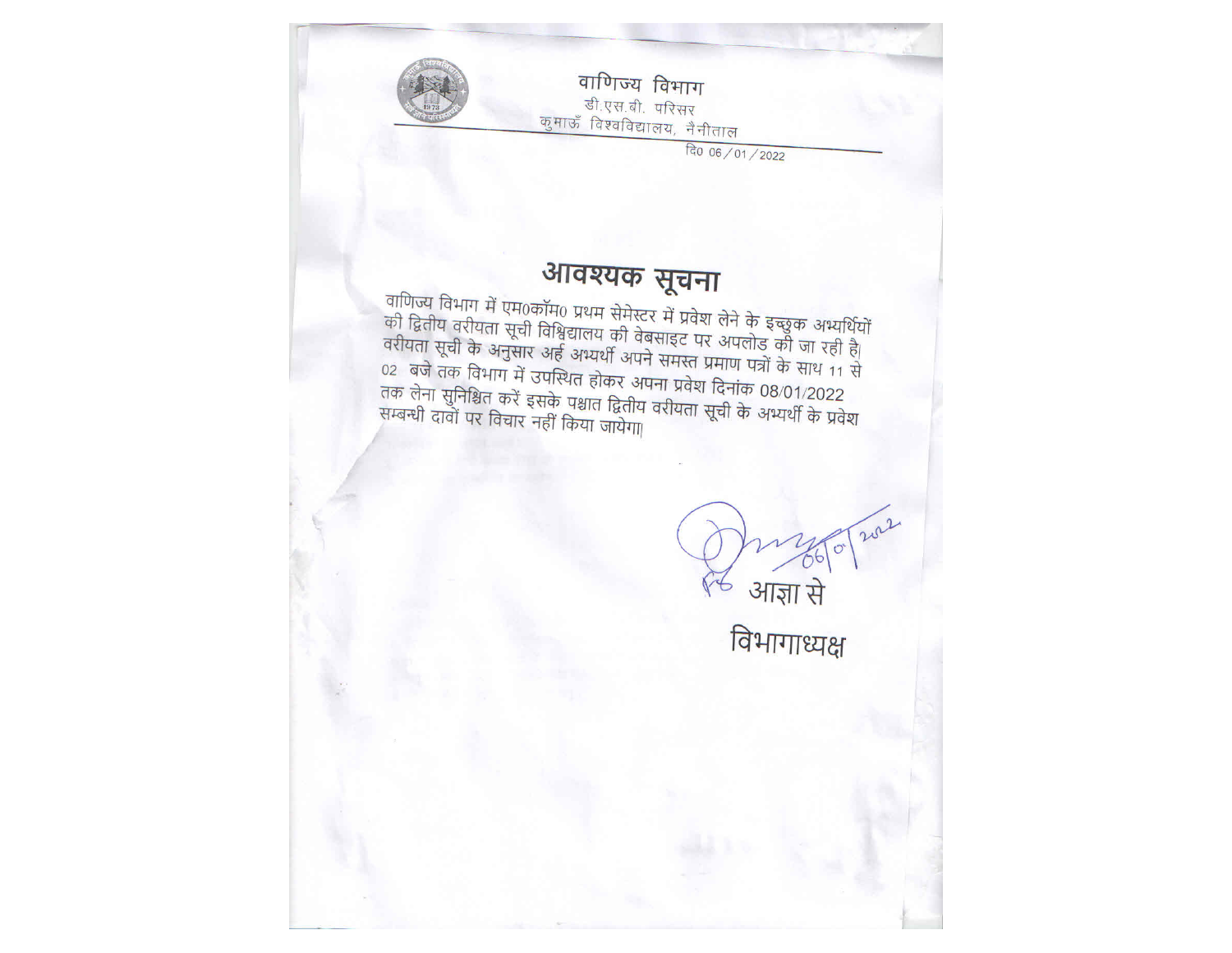## Department of Commerce, D.S.B.Campus, Kumaun University, Nainital

## Registration Number Name Category Gender Resident Graduation Degree Graduation Year Graduation Percentage Deduction for Gap Percentage after gap 219099472 Khushboo sanguri GEN Female UTTARAKHAND BCom. 2021 68.96 | 68.96 68.96 219005228 | Kavita Mahtolia | GEN | Female | UTTARAKHAND | BCom. | 2020 | 73.94 | 5 | 68.94 219048011 | Ayushi Raghav | GEN | Female | UTTARAKHAND | BCom. | 2020 | 73.77 | 5 | 68.77 219066408 | Sakshi Joshi | GEN | Female | UTTARAKHAND | Other | 2021 | 68 | | 68.00 219104590 | ANSHU PANDEY | GEN | Male | UTTARAKHAND | BCom. | 2021 | 67.8 | | 67.80 219085429 | ABHISHEK BASERA | GEN | Male | UTTARAKHAND | BCom. | 2021 | 66.79 | 66.79 | 66.79 219094488 ARYAMAN TGEN Male UTTAR PRADESH BCom. 2021 66.04 | 66.04 | 66.04 219059757 YASHI DEEWAN GEN Female UTTARAKHAND BCom. 2021 66 66.00 219087383 | Sapna dhami | GEN | Female | UTTARAKHAND | BCom. | 2020 | 70.77 | 5 | 65.77 219031357 | Kavita tiwari | GEN | Female | UTTARAKHAND | BCom. | 2021 | 65.6 | | 65.60 219074797 | Astha negi | GEN | Female | UTTARAKHAND | Other | | | 64.23 | | 64.23 219082270 | NAMRAT JOT KAUR | GEN | Female | UTTARAKHAND | BCom. | 2020 | 68.8 | 5 | 63.80 219100055 | Saloni Rautela | GEN | Female | UTTARAKHAND | BCom. | 2021 | 63.6 | | 63.60 219089244 | Nirmala | GEN | Female | UTTARAKHAND | BCom. | 2021 | 62.32 | | 62.32 219052716 | Nitin Dumka | GEN | Male | UTTARAKHAND | BCom. | 2021 | 60.7 | | 60.70 219096841 | Nikita Tewari | GEN | Female | UTTARAKHAND | BCom. | 2019 | 70.07 | 10 | 60.70

| Second Merit List for Admission in M.Com First Semester (2021-22) |  |  |  |  |  |  |
|-------------------------------------------------------------------|--|--|--|--|--|--|
|-------------------------------------------------------------------|--|--|--|--|--|--|

| 219080074 | Aditva kumar       | ОВС | Male   | UTTARAKHAND | BCom. | 2021 | 64.04 | 64.04 |
|-----------|--------------------|-----|--------|-------------|-------|------|-------|-------|
| 219090879 | Mohd anas mansoori | ОВС | Male   | UTTARAKHAND | BCom. | 2021 | 63.25 | 63.25 |
| 219098835 | Jvoti verma        | ОВС | Female | UTTARAKHAND | BCom. | 2021 | 61.32 | 61.32 |
| 219037720 | Himani sahu        | ОВС | Female | UTTARAKHAND | BCom. | 2021 | 54.16 | 54.16 |